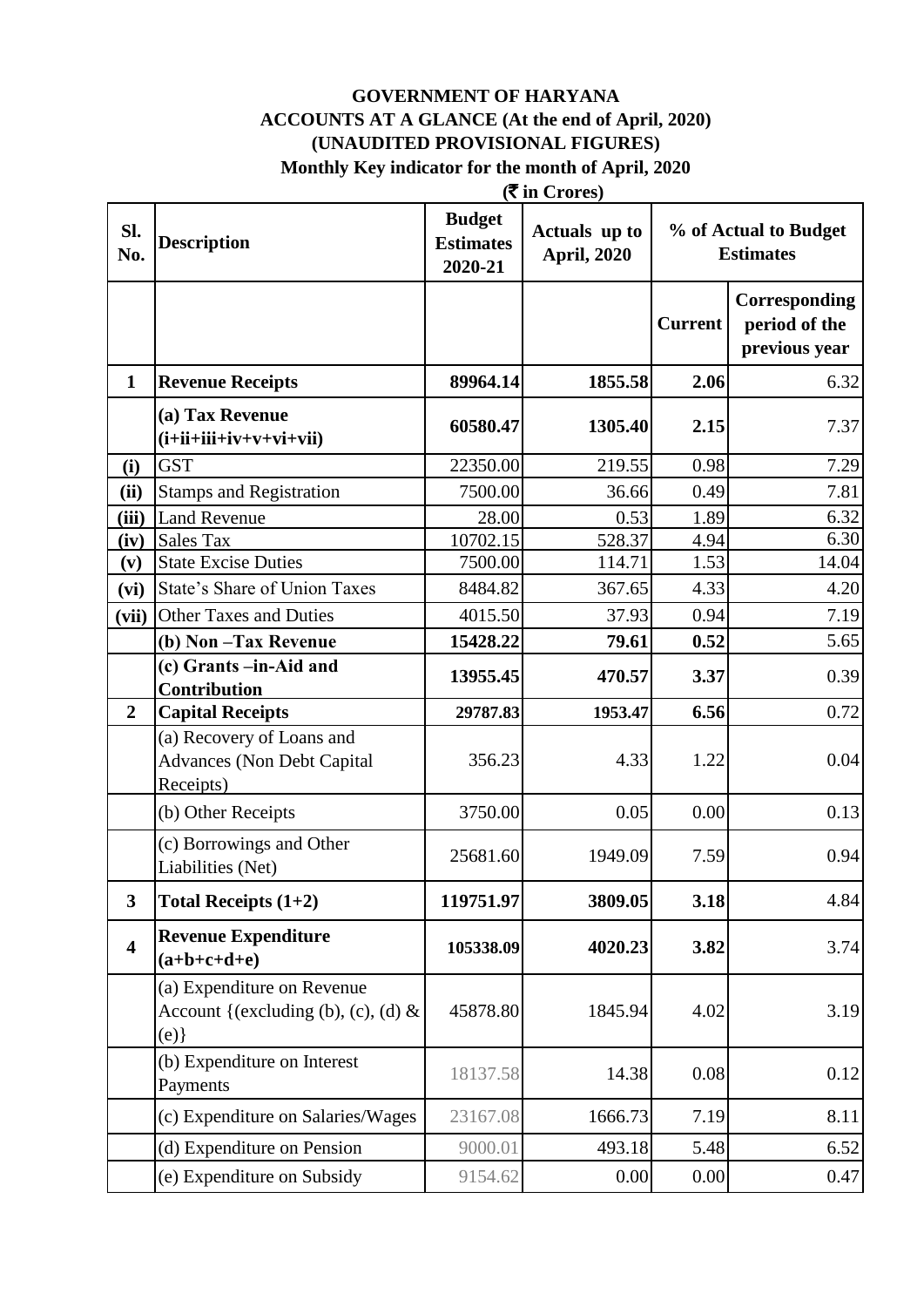| 5                | Capital Expenditure (a+b)                                                              | 13201.37    | $-211.64$  | $-1.60$ | 11.62    |
|------------------|----------------------------------------------------------------------------------------|-------------|------------|---------|----------|
|                  | (a) Expenditure on Capital<br>Account {(excluding (b)}                                 | 12482.05    | $-211.64$  | $-1.70$ | 12.08    |
|                  | (b) Expenditure on Salaries/Wages                                                      | 719.32      | 0.00       | 0.00    | 0.00     |
| 6                | <b>Sector Wise Expenditure</b>                                                         | 118539.46   | 3808.59    | 3.21    |          |
| (i)              | <b>General Sector</b>                                                                  | 37979.25    | 1390.55    | 3.66    |          |
|                  | (a) Revenue                                                                            | 37228.01    | 1389.01    | 3.73    | 3.73     |
|                  | (b) Capital                                                                            | 751.24      | 1.54       | 0.20    | 0.83     |
| (ii)             | <b>Social Sector</b>                                                                   | 49321.39    | 2204.28    | 4.47    |          |
|                  | (a) Revenue                                                                            | 43089.72    | 2109.80    | 4.90    | 4.79     |
|                  | (b) Capital                                                                            | 6231.67     | 94.48      | 1.52    | 4.63     |
| (iii)            | <b>Economic Sector</b>                                                                 | 31238.82    | 213.76     | 0.68    |          |
|                  | (a) Revenue                                                                            | 25020.36    | 521.42     | 2.08    | 2.08     |
|                  | (b) Capital                                                                            | 6218.46     | $-307.66$  | $-4.95$ | 16.16    |
| (iv)             | <b>Grants-in-aid-Contributions</b>                                                     | $\theta$    | $\theta$   | 0.00    | 0.00     |
| 7                | Total Expenditure $(4+5)$                                                              | 118539.46   | 3808.59    | 3.21    | 4.90     |
| 8                | <b>Loans and Advances Disbursed</b>                                                    | 1212.51     | 0.46       | 0.04    | 0.00     |
| $\boldsymbol{9}$ | Revenue Surplus (+)/Deficit (-)<br>$(1 - 4)$                                           | -15373.95   | $-2164.65$ | 14.08   | $-13.92$ |
| 10               | Fiscal /Surplus(+)/Deficit (-)<br>$[{1 + 2(a) +2(b)}] - [(7+8)]$                       | $-25681.60$ | $-1949.09$ | 7.59    | 0.94     |
| 11               | Primary Deficit (-)/Surplus (+)<br>$[{1+2(a)+2(b)}]$ –<br>$[ {4(a)+(c)+(d)+(e)}+5+8 ]$ | $-7544.02$  | $-1934.71$ | 25.65   | 3.26     |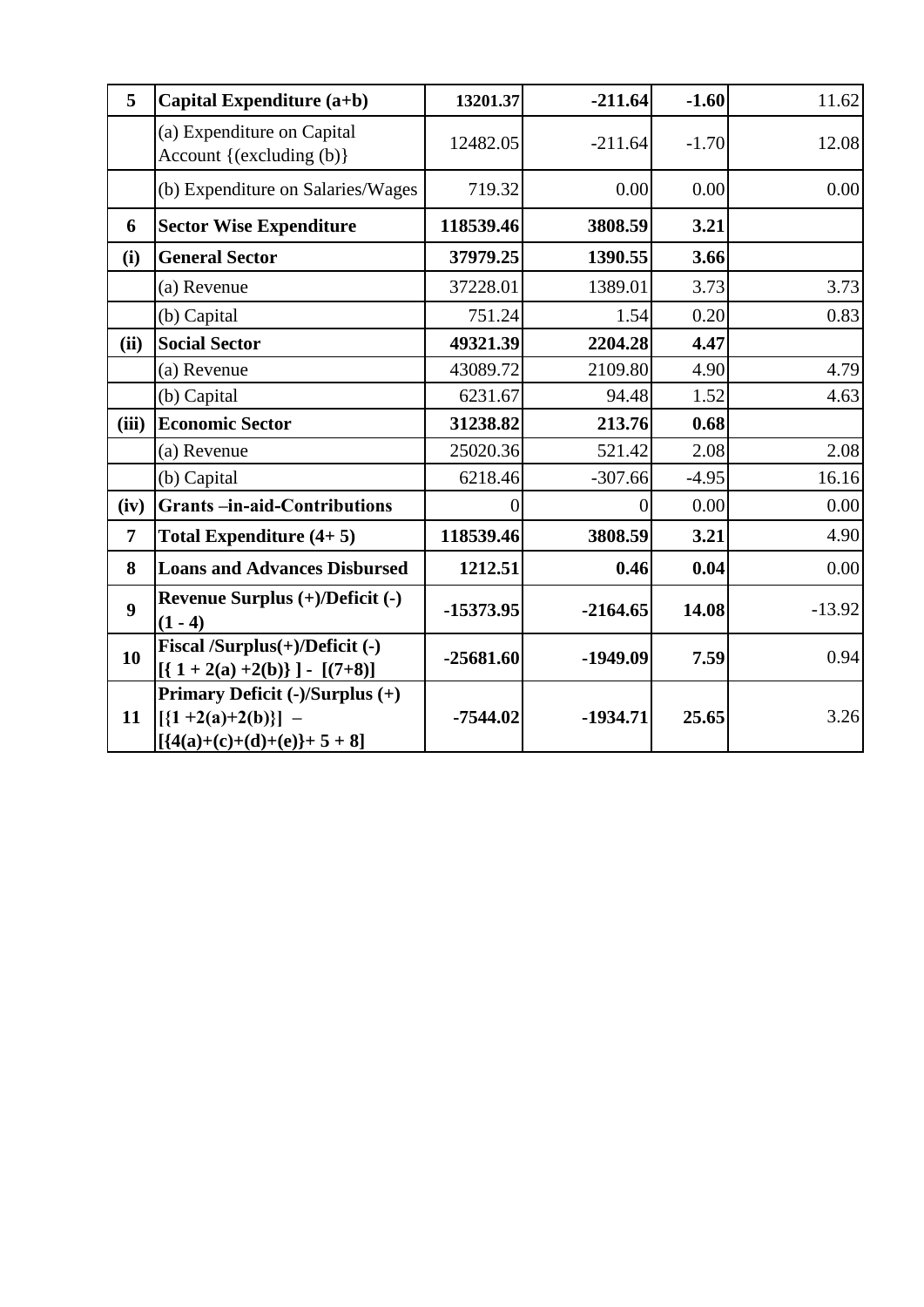(Refer to Item No. 1(a) of Monthly Accounts at a Glance)

|                        |                |                    |                | $\zeta$ $\bar{\zeta}$ in Crores) |  |
|------------------------|----------------|--------------------|----------------|----------------------------------|--|
|                        | 2020-21        |                    | 2019-2020      |                                  |  |
| <b>Months</b>          | <b>Monthly</b> | <b>Progressive</b> | <b>Monthly</b> | <b>Progressive</b>               |  |
| April                  | 1305.40        | 1305.40            | 4590.89        | 4590.89                          |  |
| May                    |                |                    | 2596.73        | 7187.62                          |  |
| June                   |                |                    | 5303.67        | 12491.29                         |  |
| July                   |                |                    | 3835.77        | 16327.06                         |  |
| August                 |                |                    | 4923.12        | 21250.18                         |  |
| September              |                |                    | 3944.11        | 25194.29                         |  |
| October                |                |                    | 3799.90        | 28994.19                         |  |
| November               |                |                    | 4550.57        | 33544.76                         |  |
| December               |                |                    | 4169.68        | 37714.44                         |  |
| January                |                |                    | 4243.85        | 41958.29                         |  |
| February               |                |                    | 3227.30        | 45185.59                         |  |
| March<br>(Preliminary) |                |                    | 4750.89        | 49936.48                         |  |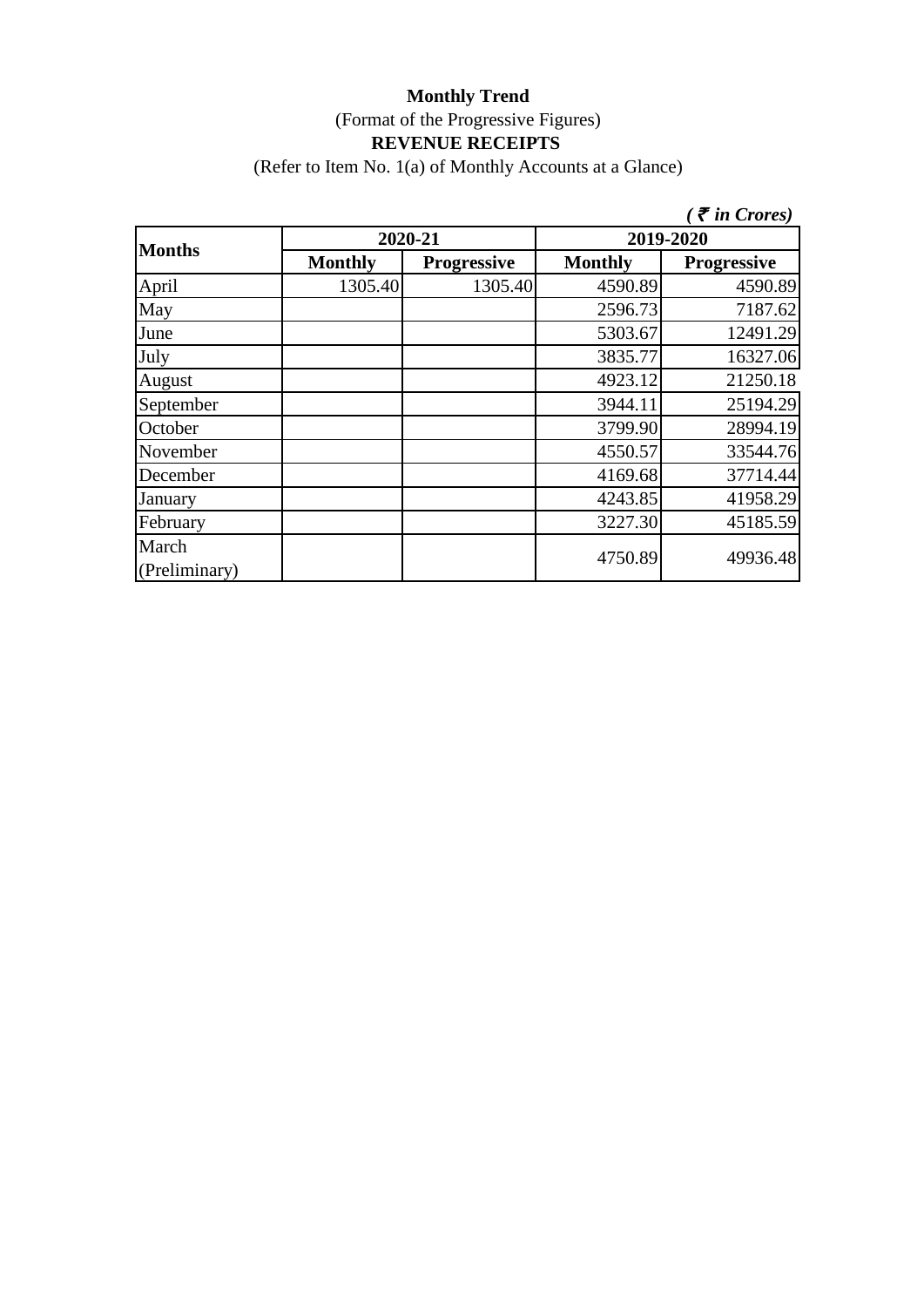(Refer to Item No. 1(b) of Monthly Accounts at a Glance)

|                     |                |                    |                | $\zeta$ $\bar{\zeta}$ in Crores) |  |
|---------------------|----------------|--------------------|----------------|----------------------------------|--|
| <b>Months</b>       | 2020-21        |                    | 2019-2020      |                                  |  |
|                     | <b>Monthly</b> | <b>Progressive</b> | <b>Monthly</b> | <b>Progressive</b>               |  |
| April               | 79.61          | 79.61              | 566.43         | 566.43                           |  |
| May                 |                |                    | 451.45         | 1017.88                          |  |
| June                |                |                    | 309.50         | 1327.38                          |  |
| July                |                |                    | 558.31         | 1885.69                          |  |
| August              |                |                    | 541.00         | 2426.69                          |  |
| September           |                |                    | 510.90         | 2937.59                          |  |
| October             |                |                    | 488.02         | 3425.61                          |  |
| November            |                |                    | 352.78         | 3778.39                          |  |
| December            |                |                    | 738.42         | 4516.81                          |  |
| January             |                |                    | 424.45         | 4941.26                          |  |
| February            |                |                    | 411.06         | 5352.32                          |  |
| March (Preliminary) |                |                    | 626.95         | 5979.27                          |  |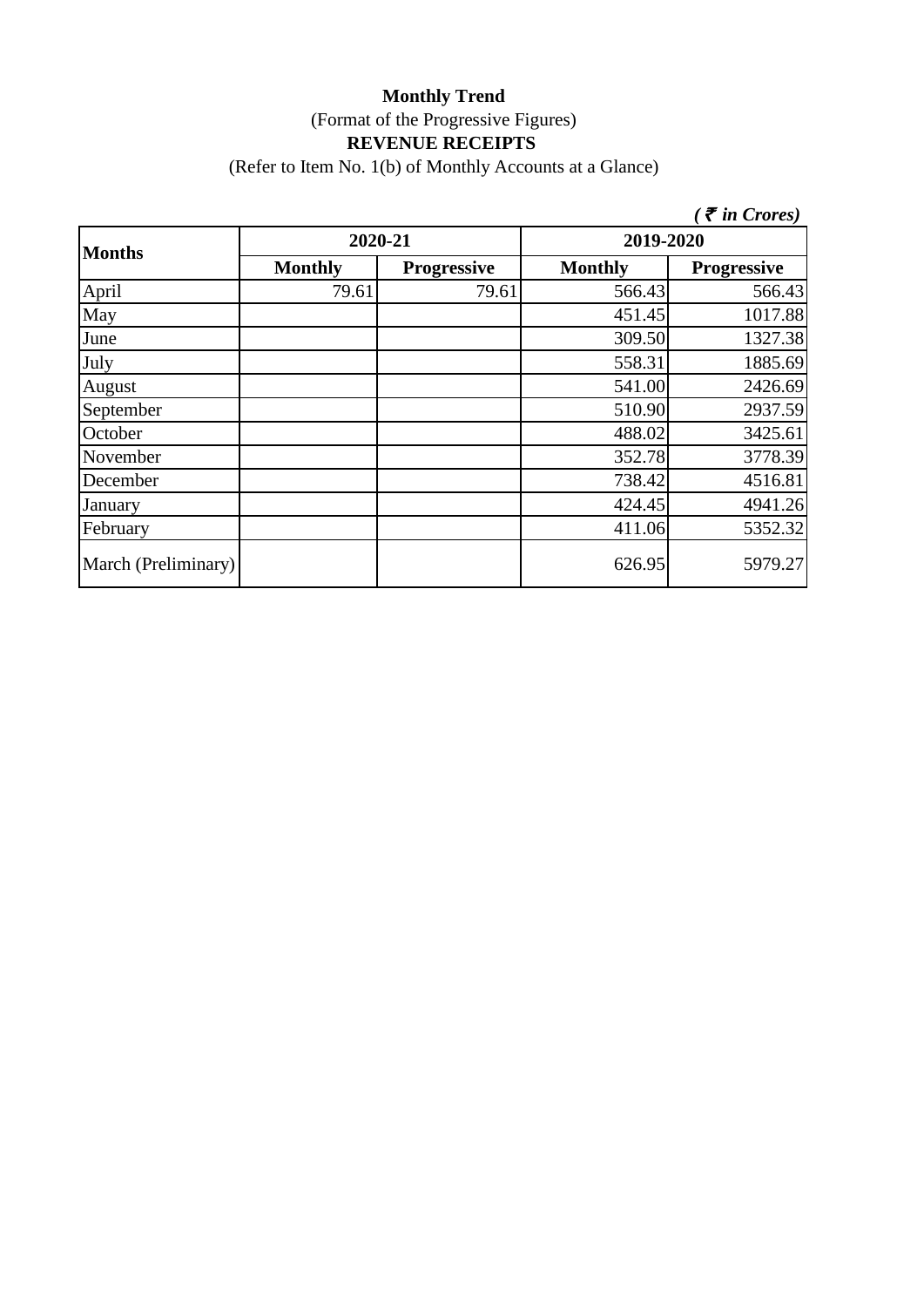(Refer to Item No. 1(c) of Monthly Accounts at a Glance)

|                        |                |                    |                | $\bar{\tau}$ in Crores) |  |
|------------------------|----------------|--------------------|----------------|-------------------------|--|
|                        | 2020-21        |                    | 2019-2020      |                         |  |
| <b>Months</b>          | <b>Monthly</b> | <b>Progressive</b> | <b>Monthly</b> | <b>Progressive</b>      |  |
| April                  | 470.57         | 470.57             | 38.55          | 38.55                   |  |
| May                    |                |                    | 1579.84        | 1618.39                 |  |
| June                   |                |                    | 462.24         | 2080.63                 |  |
| July                   |                |                    | 1927.63        | 4008.26                 |  |
| August                 |                |                    | 393.70         | 4401.96                 |  |
| September              |                |                    | 160.44         | 4562.40                 |  |
| October                |                |                    | 433.37         | 4995.77                 |  |
| November               |                |                    | 2626.81        | 7622.58                 |  |
| December               |                |                    | 1172.80        | 8795.38                 |  |
| January                |                |                    | 289.95         | 9085.33                 |  |
| February               |                |                    | 941.01         | 10026.34                |  |
| March<br>(Preliminary) |                |                    | 336.26         | 10362.60                |  |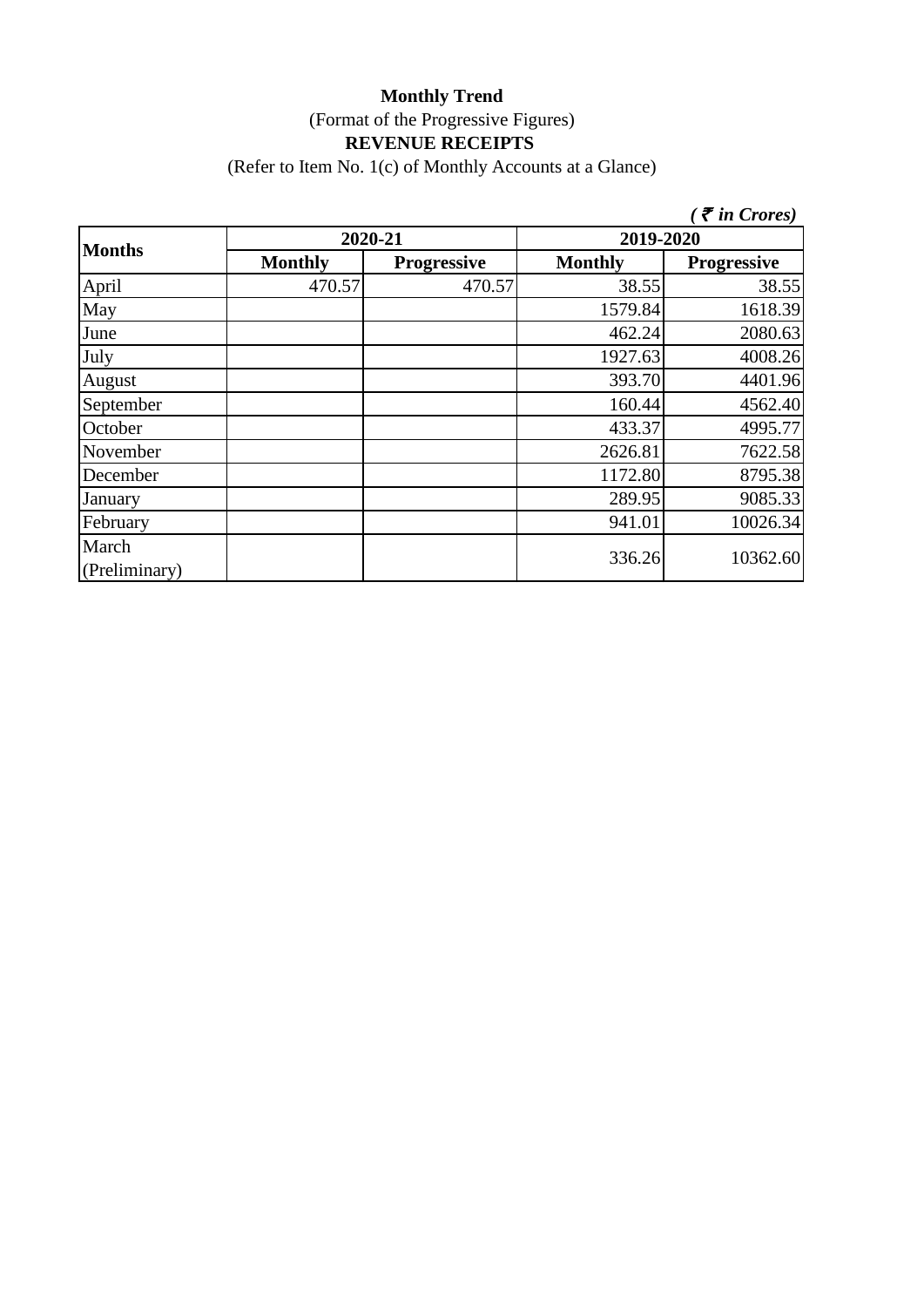# **Monthly Trend** (Format of the Progressive Figures) **CAPITAL RECEIPTS**

(Refer to Item No. 2(a) of Monthly Accounts at a Glance)

|                        |                |                    |                | $\zeta$ $\bar{\zeta}$ in Crores) |
|------------------------|----------------|--------------------|----------------|----------------------------------|
| <b>Months</b>          | 2020-21        |                    | 2019-2020      |                                  |
|                        | <b>Monthly</b> | <b>Progressive</b> | <b>Monthly</b> | <b>Progressive</b>               |
| April                  | 4.33           | 4.33               | 2.39           | 2.39                             |
| May                    |                |                    | 3.35           | 5.74                             |
| June                   |                |                    | 4.27           | 10.01                            |
| July                   |                |                    | 5201.41        | 5211.42                          |
| August                 |                |                    | 12.88          | 5224.30                          |
| September              |                |                    | 3.91           | 5228.21                          |
| October                |                |                    | 12.23          | 5240.44                          |
| November               |                |                    | 45.21          | 5285.65                          |
| December               |                |                    | 6.97           | 5292.62                          |
| January                |                |                    | 8.06           | 5300.68                          |
| February               |                |                    | 13.76          | 5314.44                          |
| March<br>(Preliminary) |                |                    | 78.20          | 5392.64                          |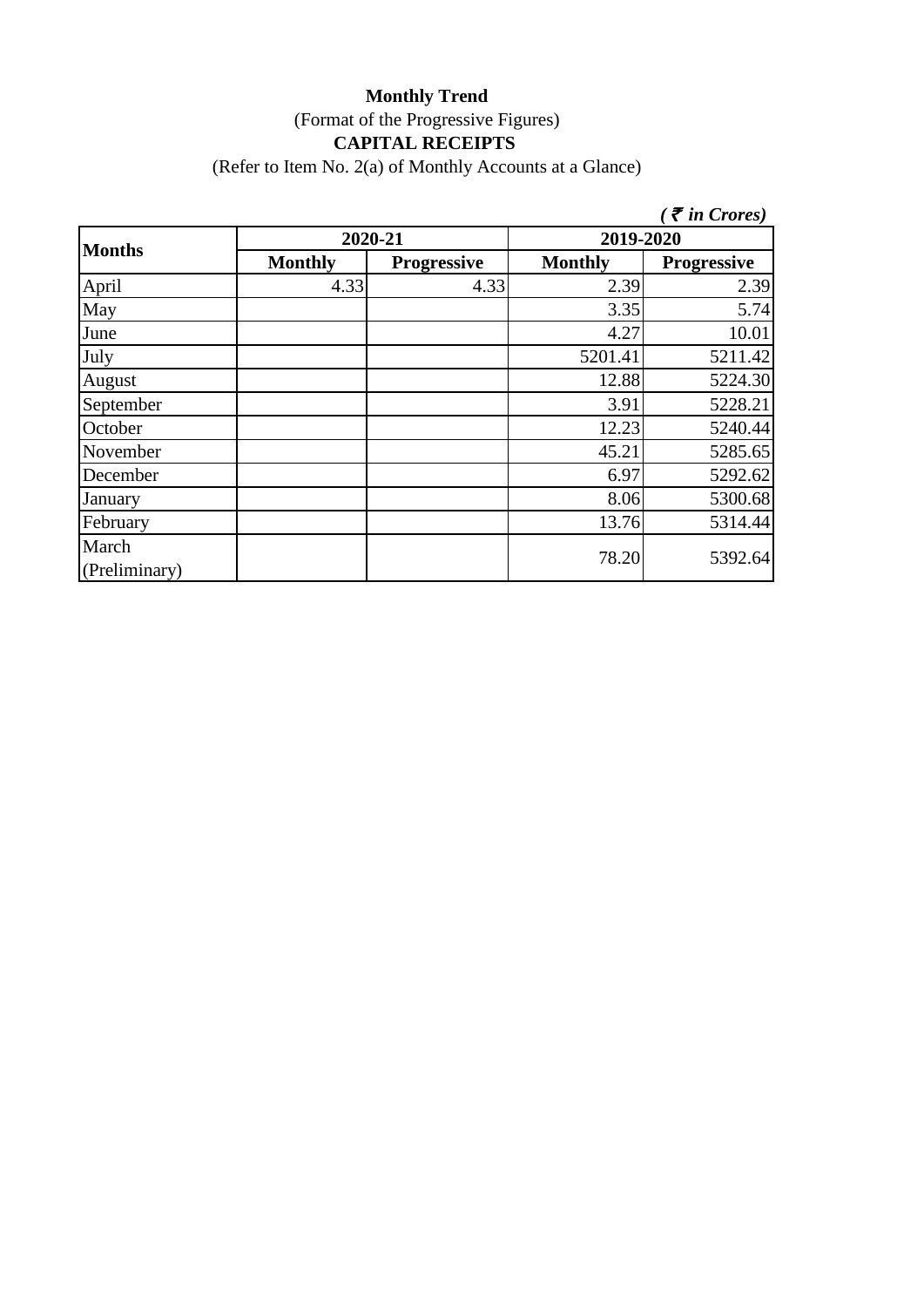# **Monthly Trend** (Format of the Progressive Figures) **CAPITAL RECEIPTS**

(Refer to Item No. 2(b) of Monthly Accounts at a Glance)

|                     |                |                    |                | $\zeta$ $\bar{\zeta}$ in Crores) |
|---------------------|----------------|--------------------|----------------|----------------------------------|
| <b>Months</b>       | 2020-21        |                    |                | 2019-2020                        |
|                     | <b>Monthly</b> | <b>Progressive</b> | <b>Monthly</b> | <b>Progressive</b>               |
| April               | 0.05           | 0.05               | 2.28           | 2.28                             |
| May                 |                |                    | 2.03           | 4.31                             |
| June                |                |                    | 1.75           | 6.06                             |
| July                |                |                    | 1.85           | 7.91                             |
| August              |                |                    | 1.42           | 9.33                             |
| September           |                |                    | 0.41           | 9.74                             |
| October             |                |                    | 2.65           | 12.39                            |
| November            |                |                    | 0.87           | 13.26                            |
| December            |                |                    | 4.71           | 17.97                            |
| January             |                |                    | 5.57           | 23.54                            |
| February            |                |                    | 17.52          | 41.06                            |
| March (Preliminary) |                |                    | 12.95          | 54.01                            |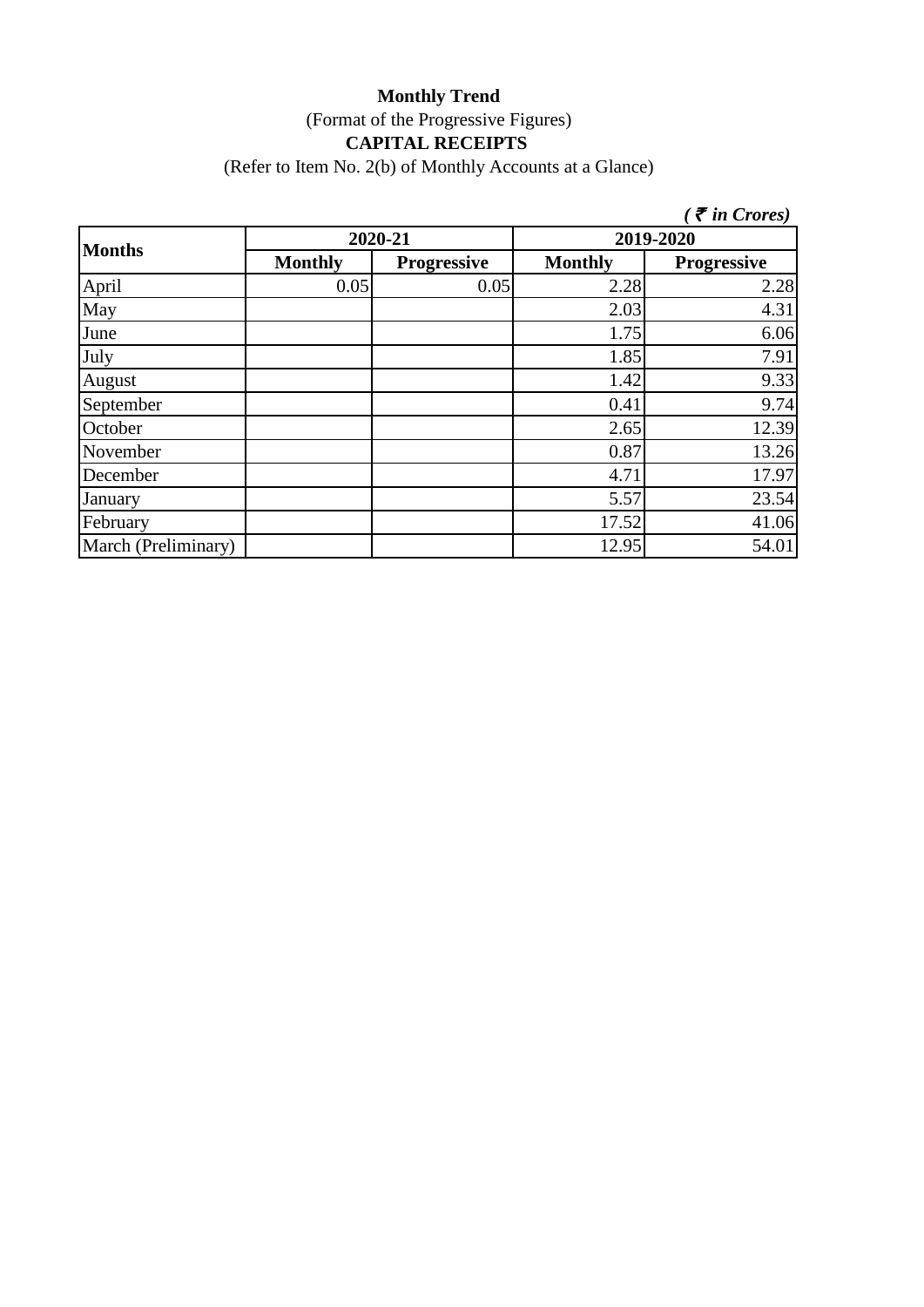# **Monthly Trend** (Format of the Progressive Figures) **CAPITAL RECEIPTS**

(Refer to Item No. 2(c) of Monthly Accounts at a Glance)

|                        |                |                    |                | $\tilde{\tau}$ in Crores) |  |
|------------------------|----------------|--------------------|----------------|---------------------------|--|
|                        | 2020-21        |                    | 2019-2020      |                           |  |
| <b>Months</b>          | <b>Monthly</b> | <b>Progressive</b> | <b>Monthly</b> | <b>Progressive</b>        |  |
| April                  | 1949.09        | 1949.09            | 210.57         | 210.57                    |  |
| May                    |                |                    | 5416.44        | 5627.01                   |  |
| June                   |                |                    | 511.76         | 6138.77                   |  |
| July                   |                |                    | 1245.02        | 7383.79                   |  |
| August                 |                |                    | 2583.01        | 9966.80                   |  |
| September              |                |                    | 1128.57        | 11095.37                  |  |
| October                |                |                    | 10458.18       | 21553.55                  |  |
| November               |                |                    | 1207.95        | 22761.50                  |  |
| December               |                |                    | $-2422.98$     | 20338.52                  |  |
| January                |                |                    | 2340.17        | 22678.69                  |  |
| February               |                |                    | 1808.01        | 24486.70                  |  |
| March<br>(Preliminary) |                |                    | 4919.82        | 29406.52                  |  |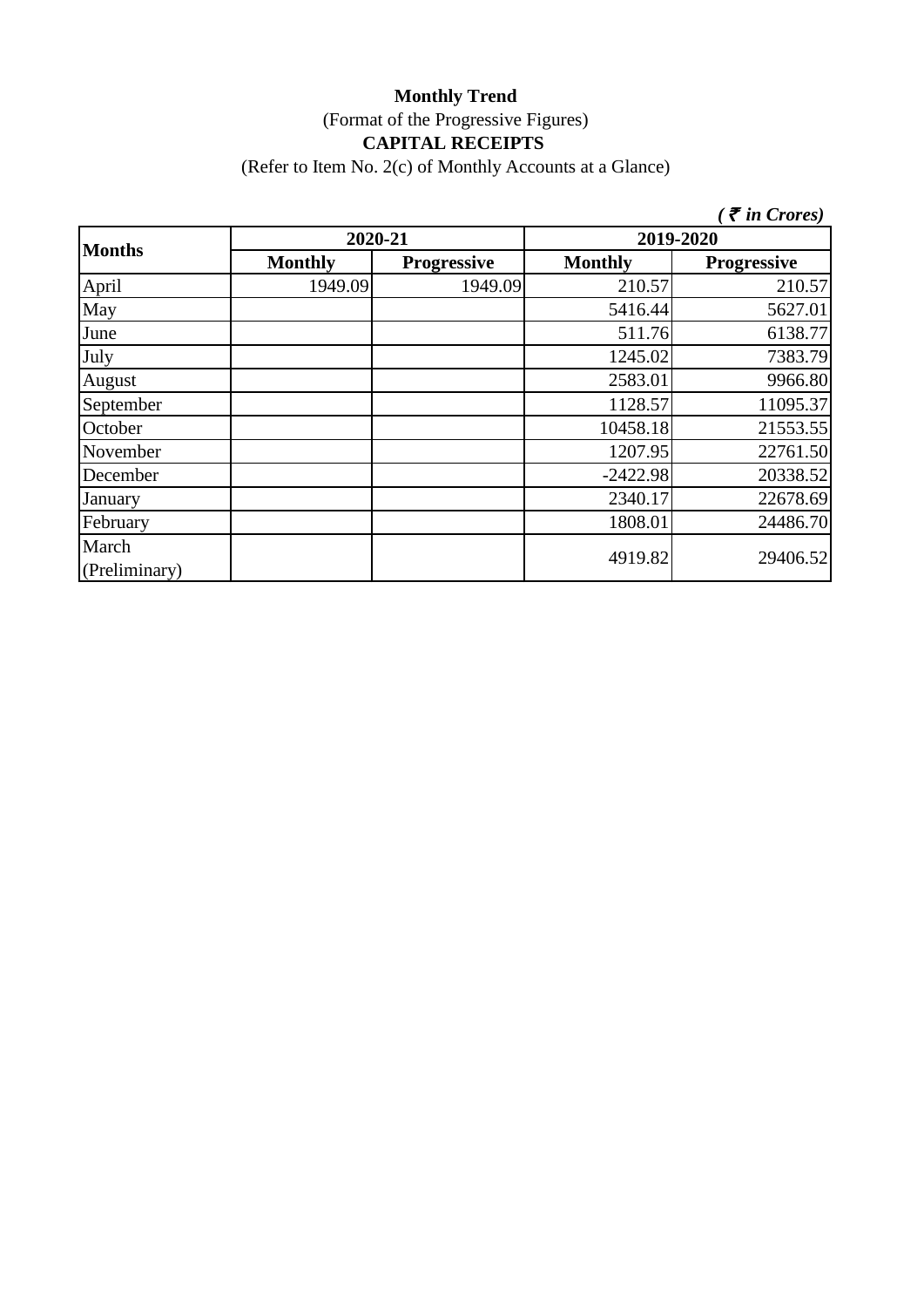(Refer to Item No. 4(a) of Monthly Accounts at a Glance)

|                     |                |                    |                | $\zeta$ $\bar{\zeta}$ in Crores) |  |
|---------------------|----------------|--------------------|----------------|----------------------------------|--|
| <b>Months</b>       |                | 2020-21            | 2019-2020      |                                  |  |
|                     | <b>Monthly</b> | <b>Progressive</b> | <b>Monthly</b> | <b>Progressive</b>               |  |
| April               | 1845.94        | 1845.94            | 1269.69        | 1269.69                          |  |
| May                 |                |                    | 2455.32        | 3725.01                          |  |
| June                |                |                    | 1998.95        | 5723.96                          |  |
| July                |                |                    | 3318.61        | 9042.57                          |  |
| August              |                |                    | 2812.38        | 11854.95                         |  |
| September           |                |                    | 3596.60        | 15451.55                         |  |
| October             |                |                    | 2893.19        | 18344.74                         |  |
| November            |                |                    | 2790.68        | 21135.42                         |  |
| December            |                |                    | 2531.57        | 23666.99                         |  |
| January             |                |                    | 2457.36        | 26124.35                         |  |
| February            |                |                    | 2927.04        | 29051.39                         |  |
| March (Preliminary) |                |                    | 3990.14        | 33041.53                         |  |

Note: Figures of item no. 4(a) up to October 2018 are not avilable in old format.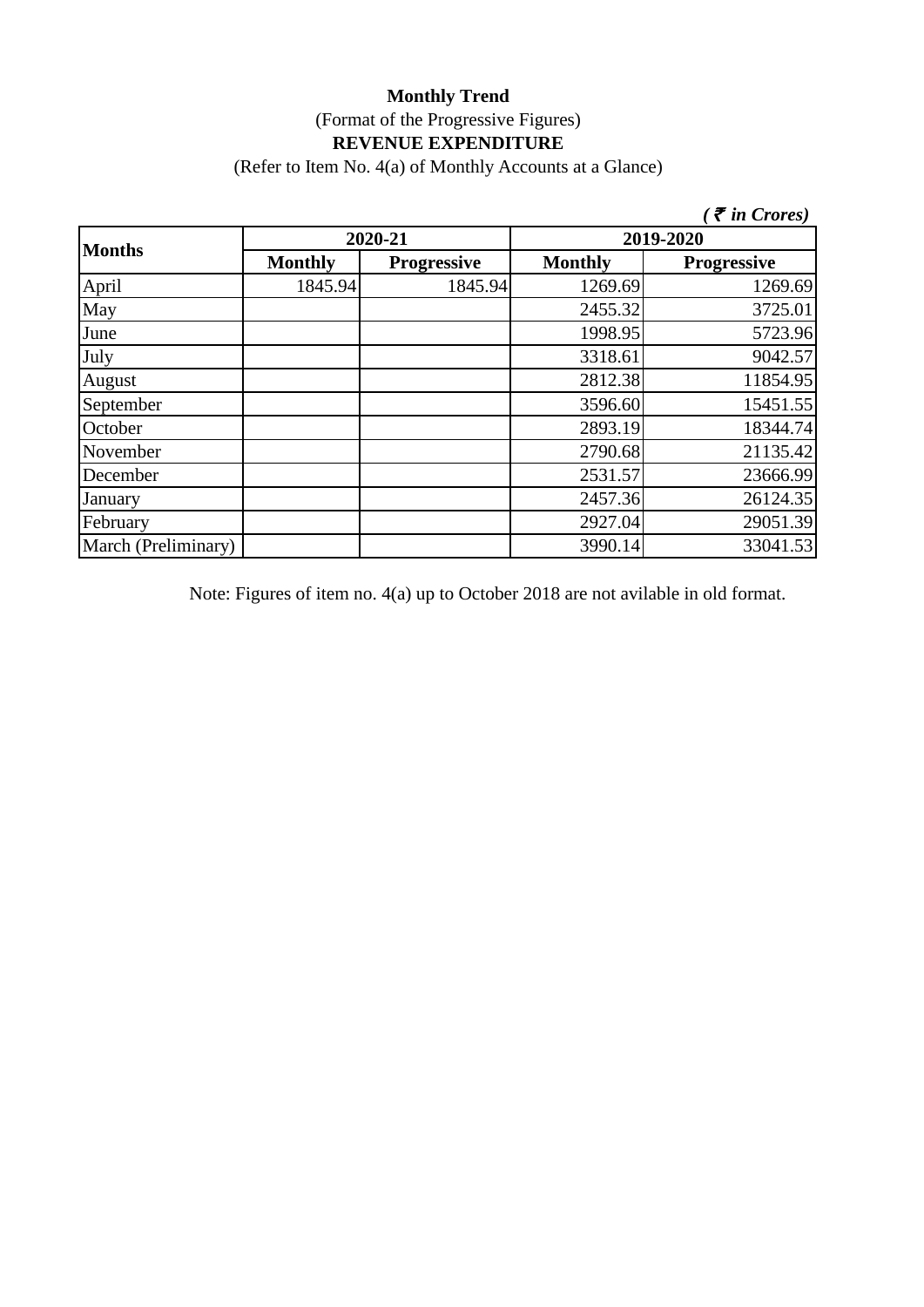(Refer to Item No. 4(b) of Monthly Accounts at a Glance)

|                     |                |                    |                | $\zeta$ $\bar{\zeta}$ in Crores) |
|---------------------|----------------|--------------------|----------------|----------------------------------|
| <b>Months</b>       |                | 2020-21            | 2019-2020      |                                  |
|                     | <b>Monthly</b> | <b>Progressive</b> | <b>Monthly</b> | <b>Progressive</b>               |
| April               | 14.38          | 14.38              | 20.37          | 20.37                            |
| May                 |                |                    | 35.68          | 56.05                            |
| June                |                |                    | 2478.27        | 2534.32                          |
| July                |                |                    | 890.00         | 3424.32                          |
| August              |                |                    | 1281.89        | 4706.21                          |
| September           |                |                    | 24.37          | 4730.58                          |
| October             |                |                    | 2795.86        | 7526.44                          |
| November            |                |                    | 886.30         | 8412.74                          |
| December            |                |                    | 10.70          | 8423.44                          |
| January             |                |                    | 2152.74        | 10576.18                         |
| February            |                |                    | 1416.12        | 11992.30                         |
| March (Preliminary) |                |                    | 2382.81        | 14375.11                         |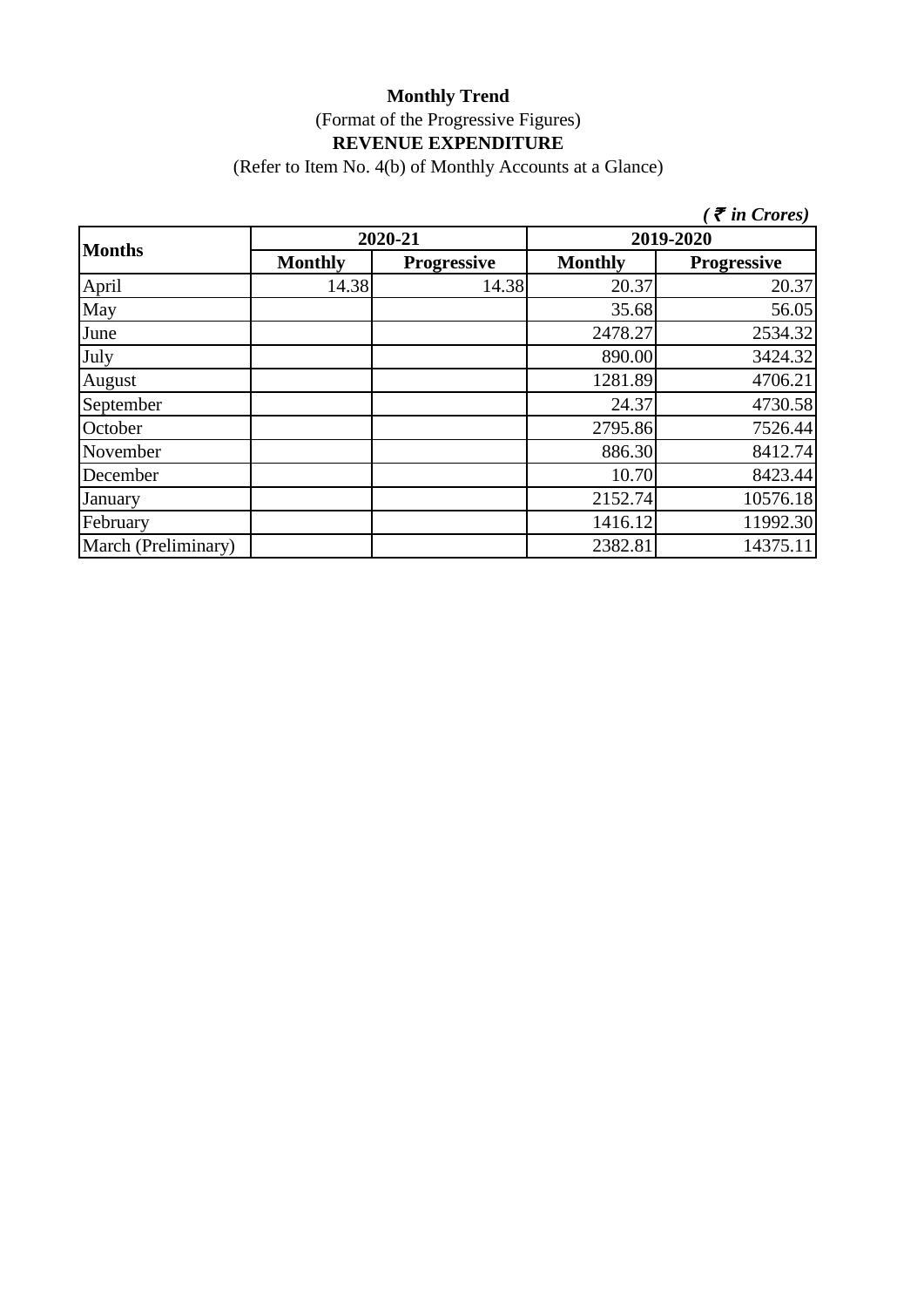(Refer to Item No. 4(c) of Monthly Accounts at a Glance)

|                     |                |                    |                | $\zeta$ $\bar{\zeta}$ in Crores) |
|---------------------|----------------|--------------------|----------------|----------------------------------|
| <b>Months</b>       | 2020-21        |                    | 2019-2020      |                                  |
|                     | <b>Monthly</b> | <b>Progressive</b> | <b>Monthly</b> | <b>Progressive</b>               |
| April               | 1666.73        | 1666.73            | 1601.47        | 1601.47                          |
| May                 |                |                    | 2350.55        | 3952.02                          |
| June                |                |                    | 676.17         | 4628.19                          |
| July                |                |                    | 1537.54        | 6165.73                          |
| August              |                |                    | 2392.28        | 8558.01                          |
| September           |                |                    | 726.53         | 9284.54                          |
| October             |                |                    | 2543.55        | 11828.09                         |
| November            |                |                    | 1618.47        | 13446.56                         |
| December            |                |                    | 631.64         | 14078.20                         |
| January             |                |                    | 1580.16        | 15658.36                         |
| February            |                |                    | 1957.32        | 17615.68                         |
| March (Preliminary) |                |                    | 1387.60        | 19003.28                         |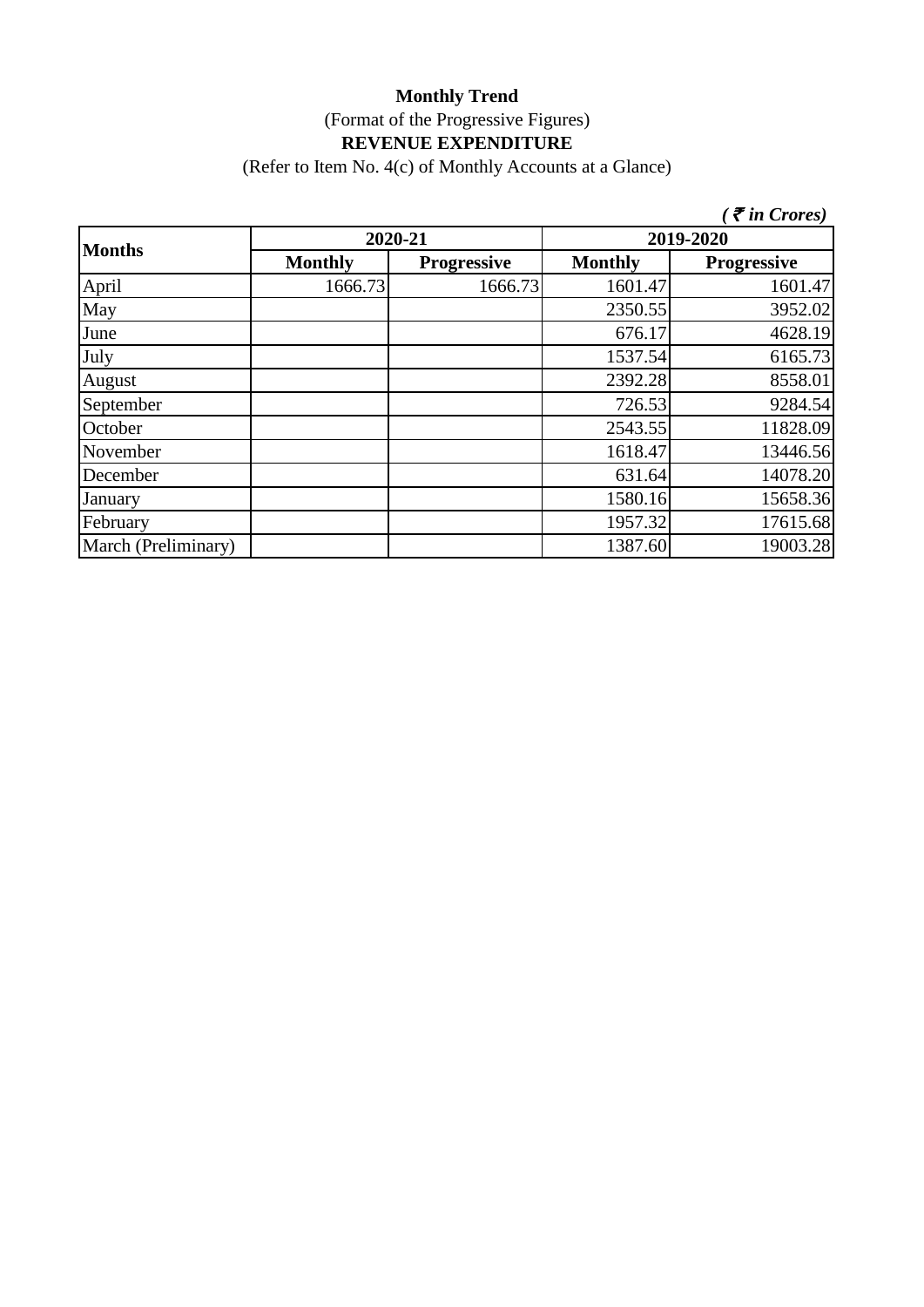(Refer to Item No. 4(d) of Monthly Accounts at a Glance)

|                     |                |                    |                | $\mathcal F$ in Crores) |
|---------------------|----------------|--------------------|----------------|-------------------------|
| <b>Months</b>       | 2020-21        |                    | 2019-2020      |                         |
|                     | <b>Monthly</b> | <b>Progressive</b> | <b>Monthly</b> | <b>Progressive</b>      |
| April               | 493.18         | 493.18             | 586.90         | 586.90                  |
| May                 |                |                    | 1078.49        | 1665.39                 |
| June                |                |                    | 572.37         | 2237.76                 |
| July                |                |                    | 746.56         | 2984.32                 |
| August              |                |                    | 886.89         | 3871.21                 |
| September           |                |                    | 480.23         | 4351.44                 |
| October             |                |                    | 952.43         | 5303.87                 |
| November            |                |                    | 639.27         | 5943.14                 |
| December            |                |                    | 536.40         | 6479.54                 |
| January             |                |                    | 808.30         | 7287.84                 |
| February            |                |                    | 806.52         | 8094.36                 |
| March (Preliminary) |                |                    | 738.58         | 8832.94                 |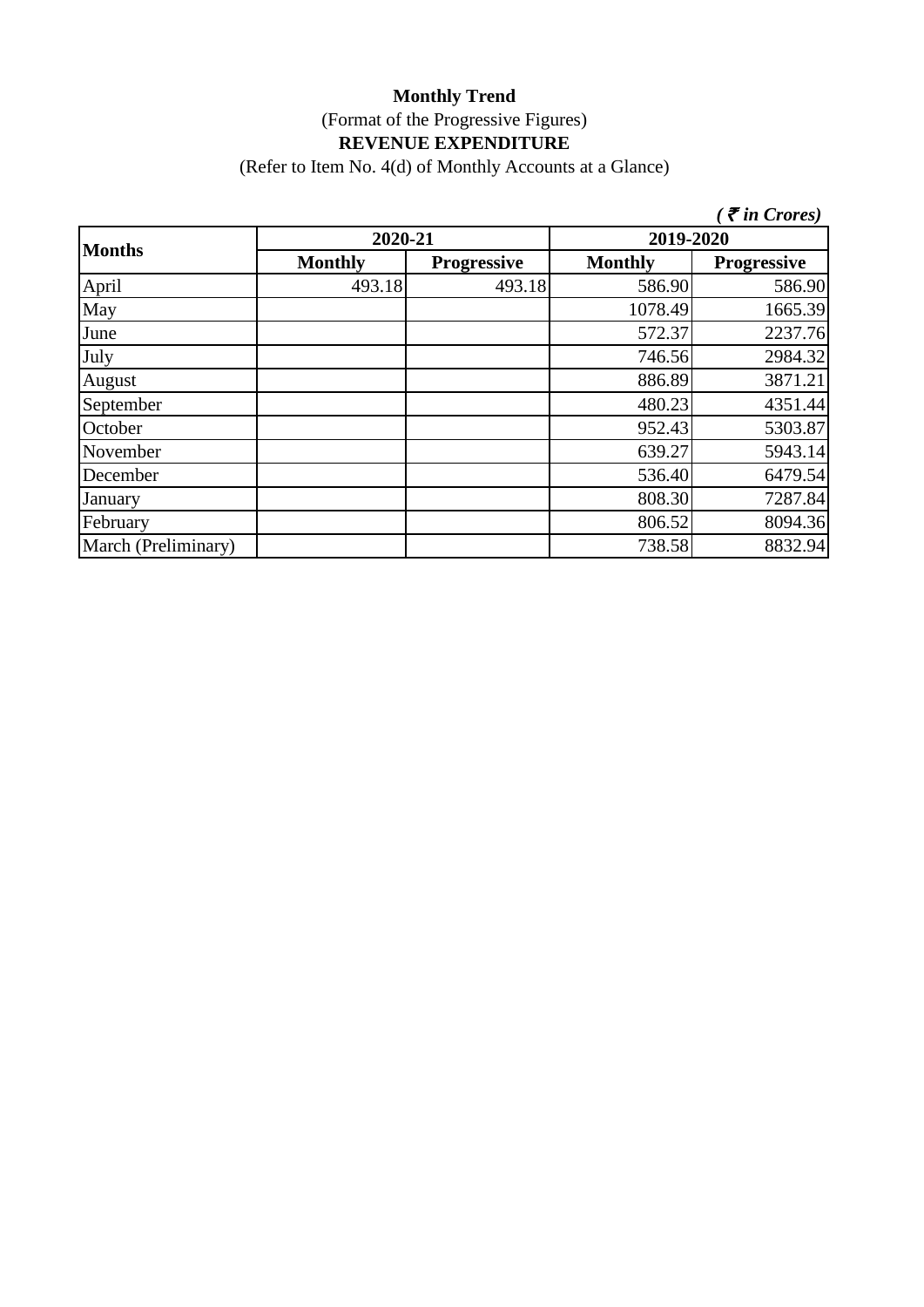(Refer to Item No. 4(e) of Monthly Accounts at a Glance)

|                     |                |                    |                | $\zeta$ $\bar{\zeta}$ in Crores) |
|---------------------|----------------|--------------------|----------------|----------------------------------|
| <b>Months</b>       | 2020-21        |                    | 2019-2020      |                                  |
|                     | <b>Monthly</b> | <b>Progressive</b> | <b>Monthly</b> | <b>Progressive</b>               |
| April               | 0.00           | 0.00               | 43.72          | 43.72                            |
| May                 |                |                    | 606.88         | 650.60                           |
| June                |                |                    | 675.30         | 1325.90                          |
| July                |                |                    | 623.06         | 1948.96                          |
| August              |                |                    | 779.21         | 2728.17                          |
| September           |                |                    | 617.88         | 3346.05                          |
| October             |                |                    | 633.41         | 3979.46                          |
| November            |                |                    | 655.32         | 4634.78                          |
| December            |                |                    | 591.98         | 5226.76                          |
| January             |                |                    | 713.83         | 5940.59                          |
| February            |                |                    | 51.07          | 5991.66                          |
| March (Preliminary) |                |                    | 2111.84        | 8103.50                          |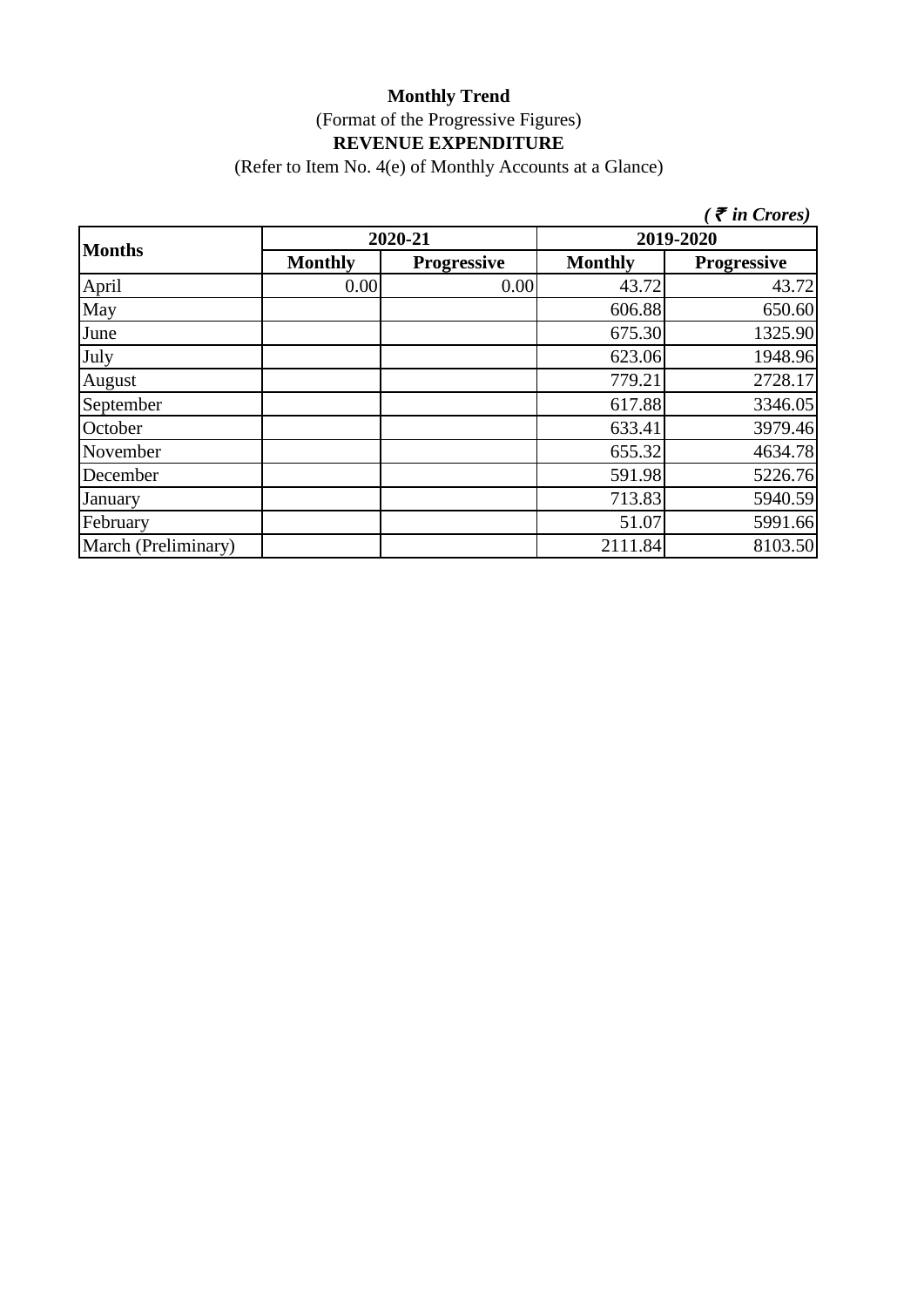# **Monthly Trend** (Format of the Progressive Figures) **CAPITAL EXPENDITURE**

(Refer to Item No. 5(a) of Monthly Accounts at a Glance)

|                     |                |                    |                | $\zeta$ <i>(† in Crores)</i> |
|---------------------|----------------|--------------------|----------------|------------------------------|
| <b>Months</b>       | 2020-21        |                    | 2019-2020      |                              |
|                     | <b>Monthly</b> | <b>Progressive</b> | <b>Monthly</b> | <b>Progressive</b>           |
| April               | $-211.64$      | $-211.64$          | 1888.96        | 1888.96                      |
| May                 |                |                    | 3078.96        | 4967.92                      |
| June                |                |                    | 153.58         | 5121.50                      |
| July                |                |                    | 5584.54        | 10706.04                     |
| August              |                |                    | 187.98         | 10894.02                     |
| September           |                |                    | 240.58         | 11134.60                     |
| October             |                |                    | 5328.76        | 16463.36                     |
| November            |                |                    | 2136.35        | 18599.71                     |
| December            |                |                    | $-633.63$      | 17966.08                     |
| January             |                |                    | $-658.89$      | 17307.19                     |
| February            |                |                    | $-778.71$      | 16528.48                     |
| March (Preliminary) |                |                    | $-62.57$       | 16465.91                     |

Note: It also includes Expenditure on Salary/Wages up to October, 2018 [Item No. 5(b) of Monthly Account at a Glance].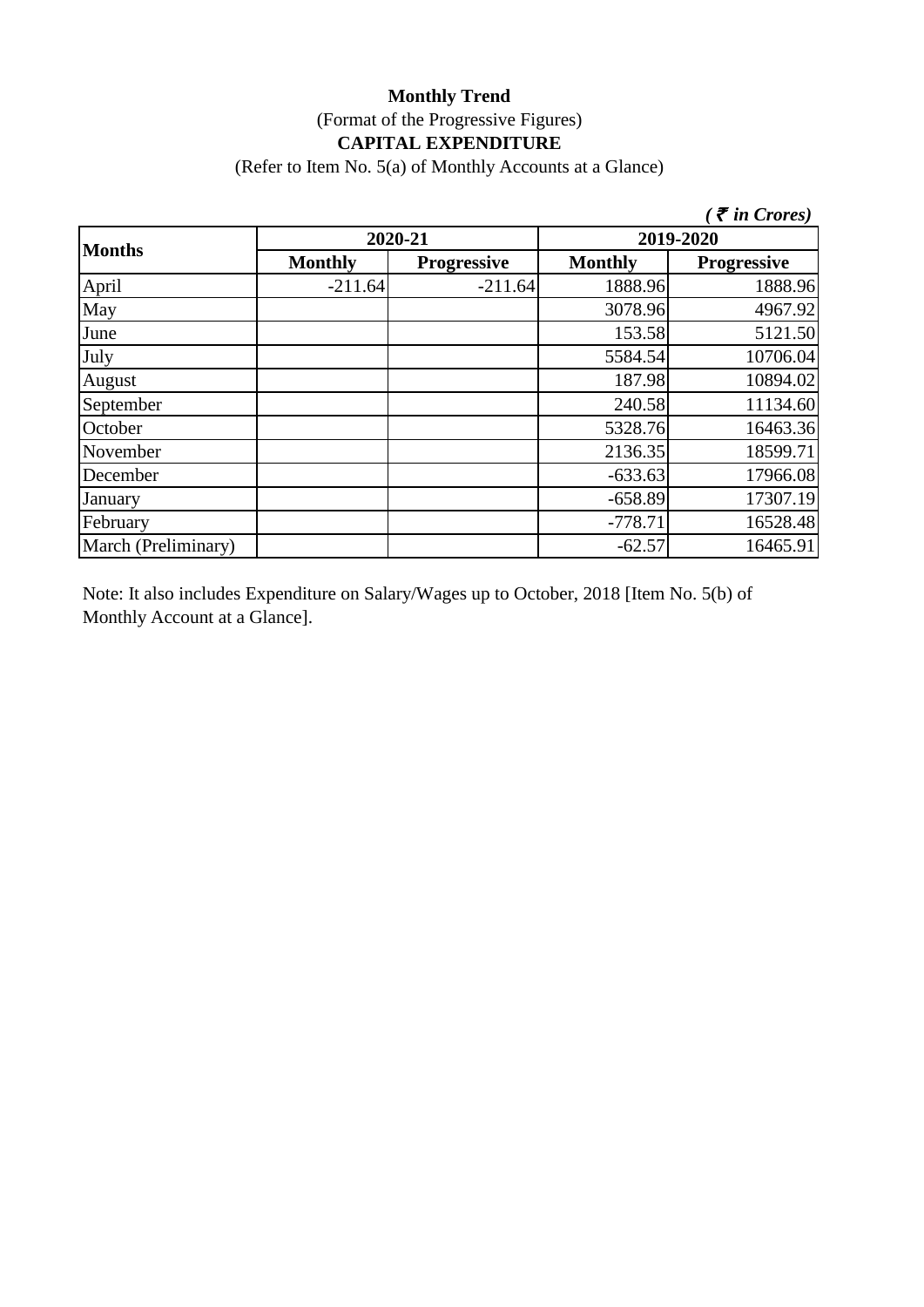# **Monthly Trend** (Format of the Progressive Figures) **CAPITAL EXPENDITURE**

(Refer to Item No. 5(b) of Monthly Accounts at a Glance)

|                     | 2020-21        | 20 <sup>°</sup>    |                |
|---------------------|----------------|--------------------|----------------|
| <b>Months</b>       | <b>Monthly</b> | <b>Progressive</b> | <b>Monthly</b> |
| April               | 0.00           | 0.00               |                |
| May                 |                |                    | $-14.38$       |
| June                |                |                    |                |
| July                |                |                    | $-3.05$        |
| August              |                |                    | 0.00           |
| September           |                |                    | 0.00           |
| October             |                |                    | 0.00           |
| November            |                |                    | 0.00           |
| December            |                |                    | 0.00           |
| January             |                |                    | 17.43          |
| February            |                |                    | 0.00           |
| March (Preliminary) |                |                    | 0.00           |

Note: Expenditure on Salary/Wages up to October, 2018 stands included in Capital Expenditure in Capital Expenditure  $[16, 16]$ No. 5 (a) of Monthly Account at a Glance].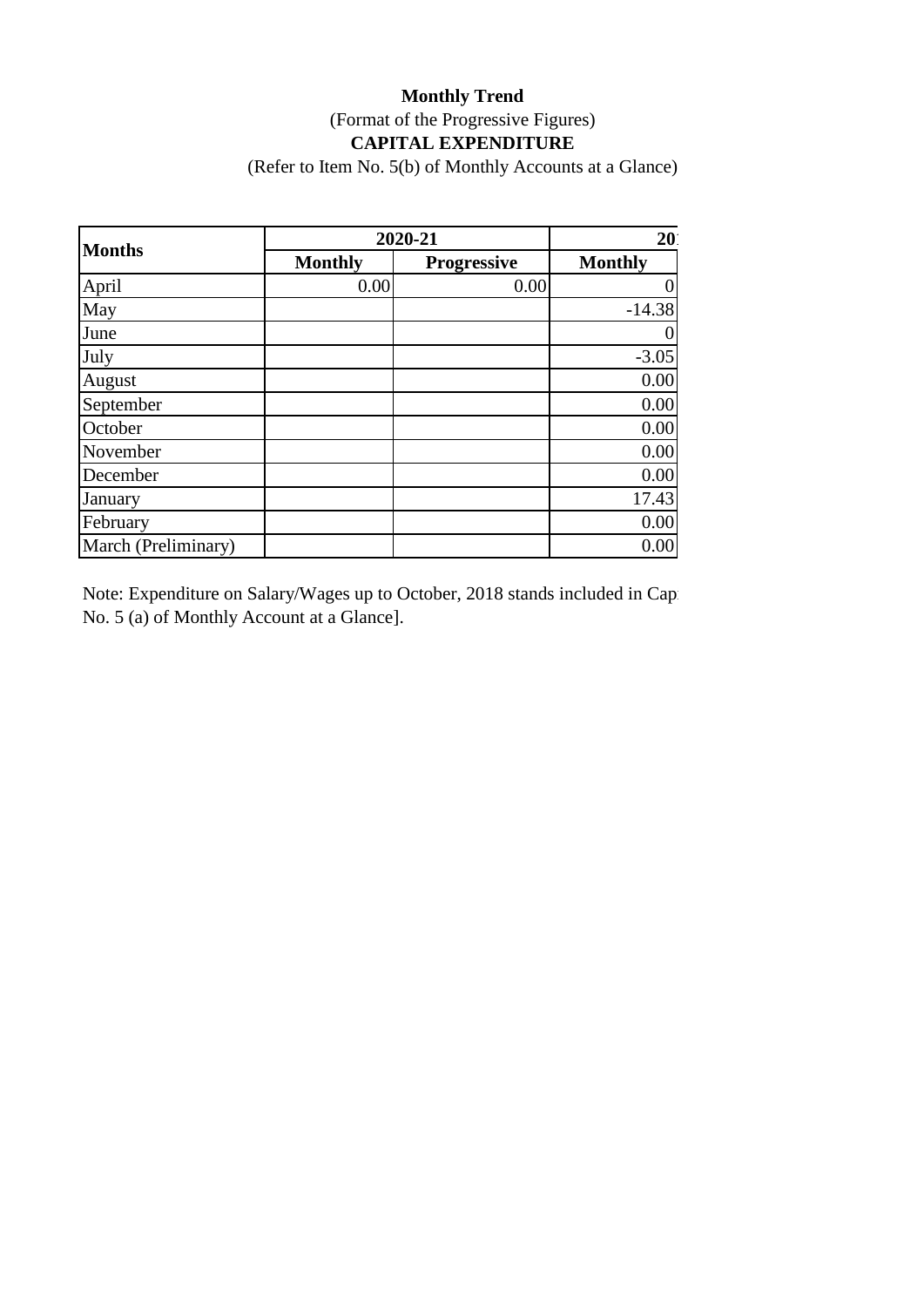| $($ $\bar{\bar{\tau}}$ in Crores) |
|-----------------------------------|
| 19-2020                           |
| <b>Progressive</b>                |
| 0                                 |
| $-14.38$                          |
| $-14.38$                          |
| $-17.43$                          |
| $-17.43$                          |
| $-17.43$                          |
| $-17.43$                          |
| $-17.43$                          |
| $-17.43$                          |
| 0.00                              |
| 0.00                              |
| 0.00                              |

ital Expenditure [Item